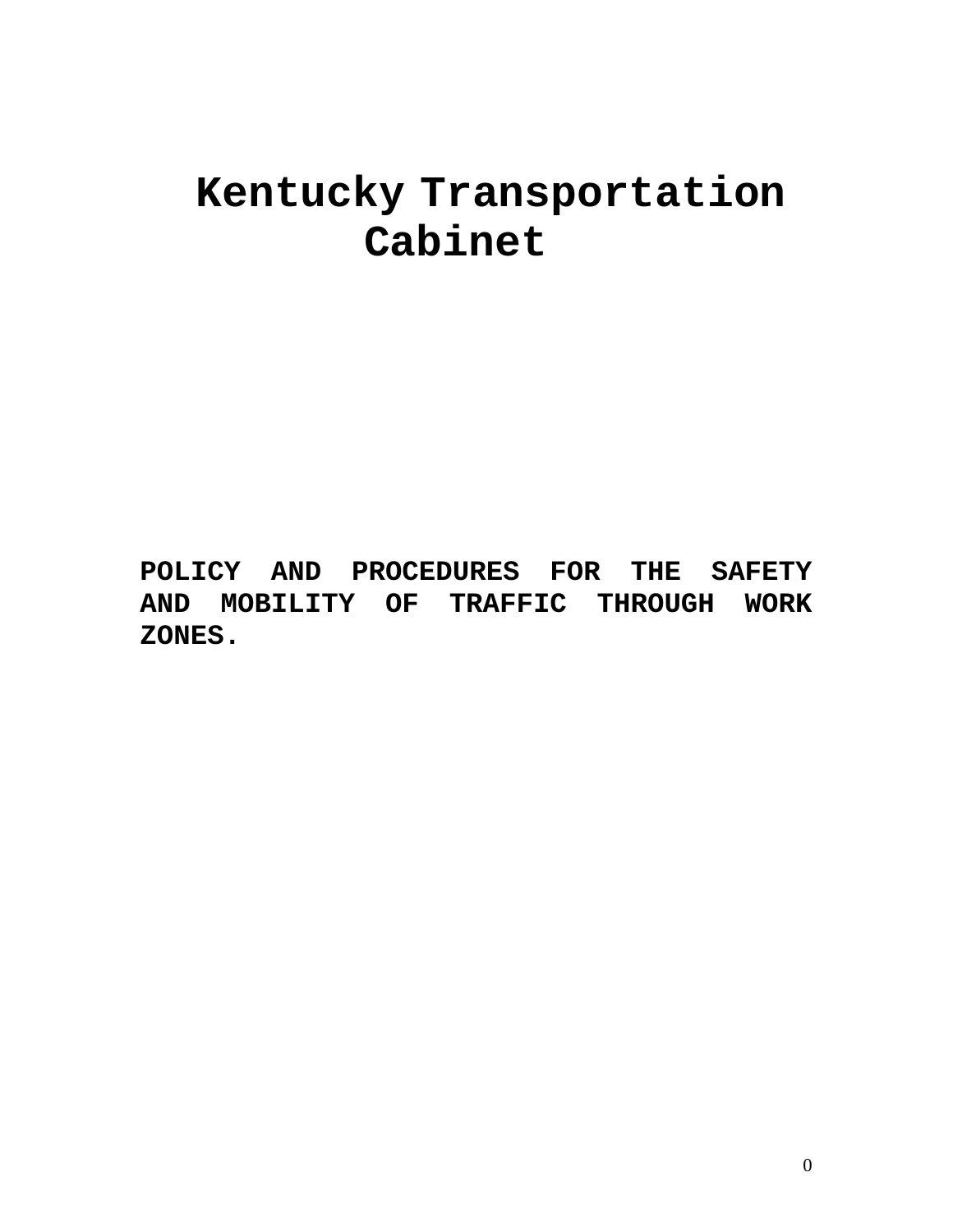### Sections

| $\Pi$ . |                                                 |  |
|---------|-------------------------------------------------|--|
|         |                                                 |  |
|         |                                                 |  |
|         |                                                 |  |
|         |                                                 |  |
|         |                                                 |  |
|         |                                                 |  |
|         |                                                 |  |
|         |                                                 |  |
|         |                                                 |  |
|         |                                                 |  |
|         | STATEWIDE WORK ZONE TRAFFIC REVIEW COMMITTEE 12 |  |
|         |                                                 |  |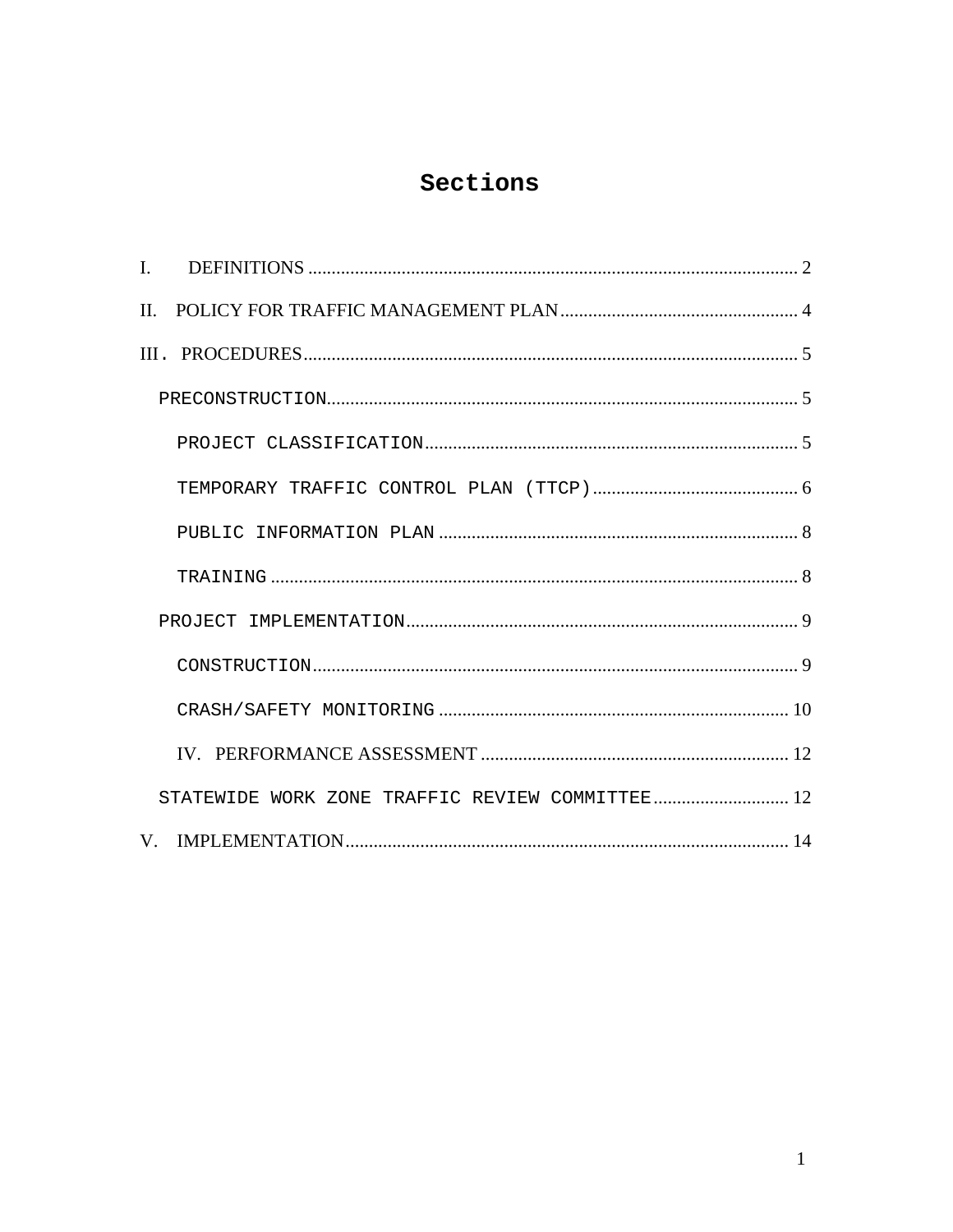### <span id="page-2-0"></span>**I. DEFINITIONS**

Whenever the following terms or abbreviations (or pronouns in place of them) are used in the document, the intent and meaning shall be interpreted as follows:

**TRANSPORTATION ENGINEEERING BRANCH MANAGER** --- The engineer who is directly responsible through the Chief District Engineer or Division Director of the Department of Highways on all matters relating to activities of the division that is being supervised by the individual.

**CONTRACTOR** --- The individual, partnership, firms, corporation, or any acceptable combination thereof or joint venture contracting with the Cabinet for performance of prescribed work.

**CABINET** --- The Kentucky Transportation Cabinet.

**DISTRICT** --- An organization of the Cabinet in a geographical area of the state charged with all functions of the Cabinet as related to its respective area.

**DISTRICT WORK ZONE SAFETY COORDINATOR ---** The individual in the district responsible for coordinating activities related to work zone safety and mobility on all construction and maintenance projects.

**CHIEF DISTRICT ENGINEER (EXECUTIVE DIRECTOR)** --- The engineer in charge of a designated district of the Cabinet.

**FHWA** --- Federal Highway Administration.

**MUTCD** --- Manual on Uniform Traffic Control Devices for Streets and Highways.

**PS&E** –-- The Plans, Specifications and Estimates assembly necessary for a contract letting.

**PROJECT** --- The specific section of the highway, including approaches, together with all appurtenances and construction to be performed under the contract.

**PROJECT ENGINEER** --- The engineer in charge of a designated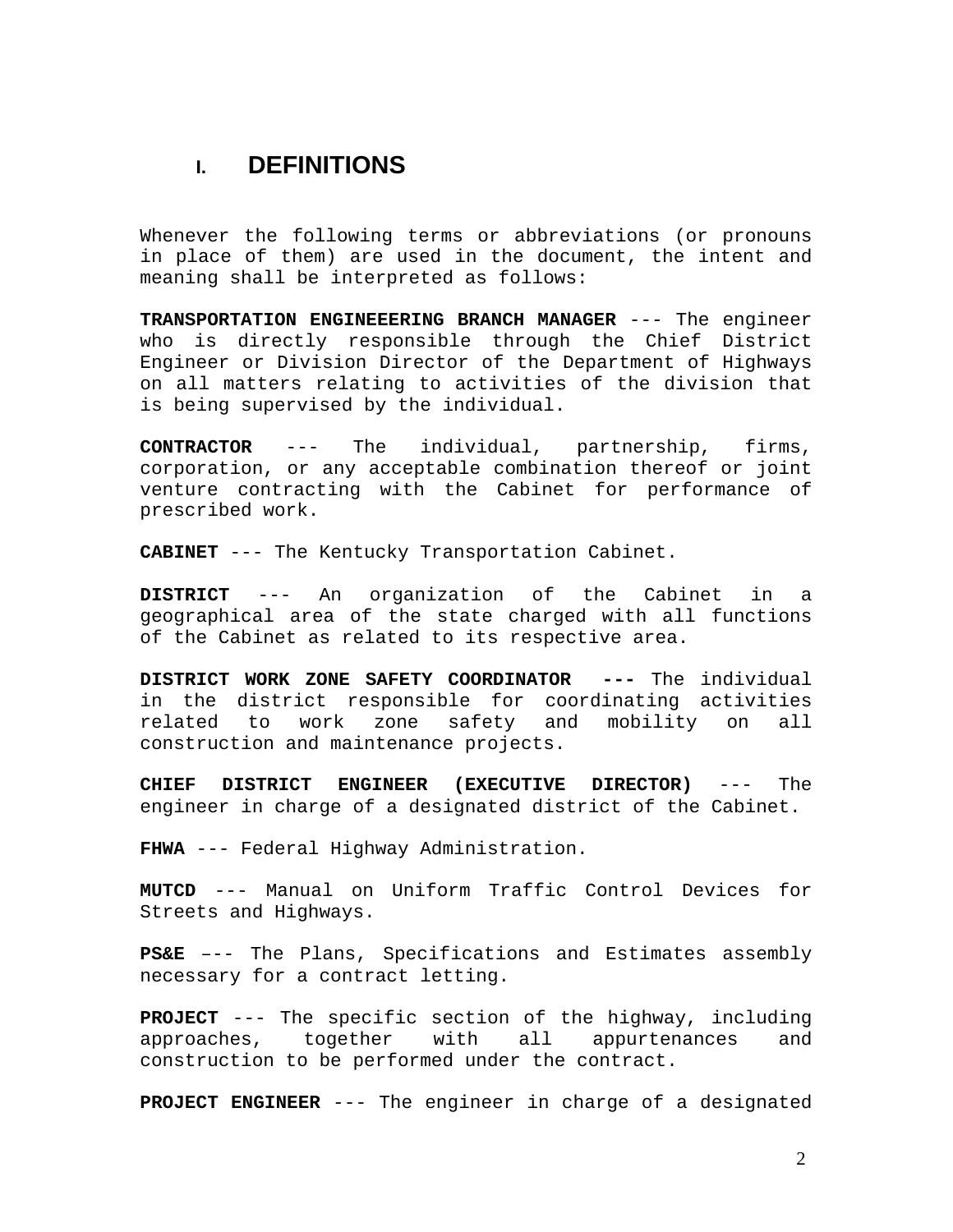project.

**PROJECT TRAFFIC COORDINATOR (PTC)** --- The person designated to be responsible for reviewing traffic control on a particular project.

**RESIDENT ENGINEER ---** The engineer in charge of the construction phase of a particular project

**SECRETARY** --- The Secretary of the Kentucky Transportation Cabinet.

**STATE** --- The Commonwealth of Kentucky.

**STATE HIGHWAY ENGINEER** --- The State Highway Engineer of the Cabinet acting directly or through an authorized representative.

**STATEWIDE WORK ZONE REVIEW COMMITTEE** --- A committee established by the State Highway Engineer to be responsible for reviewing, revising, and overseeing the Cabinet's Traffic Control Policies and Procedures.

**TEMPORARY TRAFFIC CONTROL PLAN (TTCP)**--- A plan for handling traffic through a specific highway or street work zone.

**TRANSPORTATION MANAGEMENT PLAN** --- A set of coordinated strategies and an implementation plan for managing the work zone impacts of a project.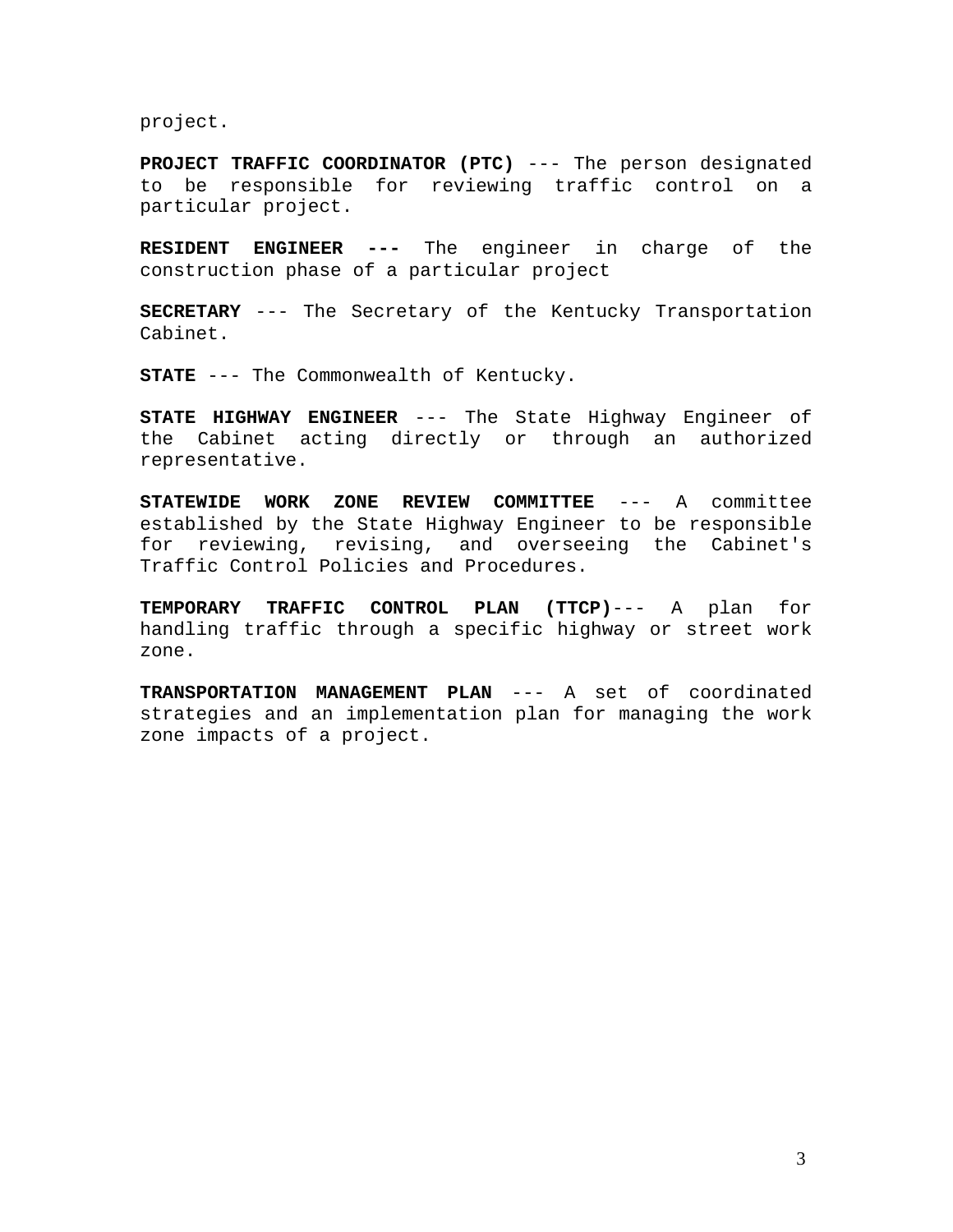## <span id="page-4-0"></span>**II. POLICY FOR TRAFFIC MANAGEMENT PLAN**

It is the goal of the KYTC and the FHWA that the construction and maintenance work zones of the Commonwealth of Kentucky be designed, implemented, and maintained to provide a safe and efficient environment for workers and the traveling public. While providing a safe environment, significant effort will be made to ensure a minimum delay to the traveling public. The safety and mobility provided by the work zones will be evaluated both in the design and construction phases of the project. An annual system wide evaluation will be conducted to identify process improvements that can be implemented in work zones.

In defining procedures for determining the extent of planning, design, and operational activities required for an individual project to meet the KYTC's policy, a determination will be made, in the planning stages, whether a project is designated as either significant or other.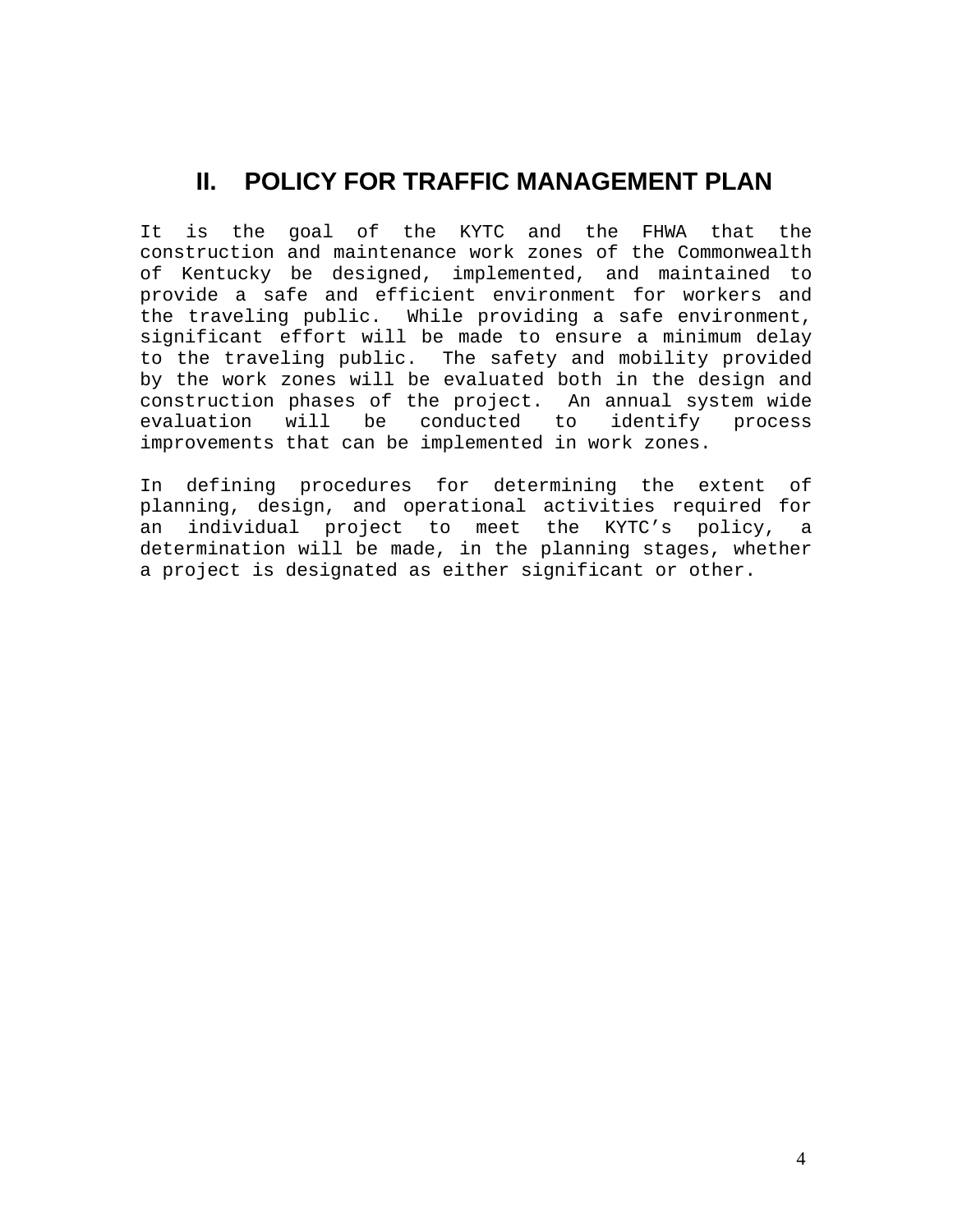### <span id="page-5-0"></span>**III. PROCEDURES**

#### **PRECONSTRUCTION**

#### **PROJECT CLASSIFICATION**

Significant Projects shall be:

- 1. Any interstate system project which is anticipated to occupy a location for more than 3 days.
- 2. Any project on any multilane roadway which is anticipated to occupy a location for more than 3 days where the existing directional DHV is over 1000 vehicles per hour, per lane, that would close a lane during the peak hours.
- 3. Any project on a 2 lane roadway which is anticipated to occupy a location for more than 3 days where the existing DHV (both directions) is over 1000 vehicles per hour that would close a lane during the peak hours.
- 4. Any project on the Interstate or National Highway System that would involve a detour.

All projects not meeting the aforementioned requirements shall be referred to as other projects.

For significant projects, a Transportation Management Plan (TMP) shall be developed that details a strategy to manage the work zone impacts. The TMP will include a Temporary Traffic Control Plan (TTCP)and a Public Information Plan (PIP. TMPs for significant projects shall also be developed consistent with the Traffic Impact Guidelines listed below. For all other projects, the TMP will only consist of a TTCP unless the Project Team determines that a Public Information Plan is necessary.

The approval of the TMP will be the responsibility of the Project Development Team (PDT. The Project Manager and the District Branch Managers for Construction and Traffic shall approve and sign the TMP. The FHWA shall approve and sign the TMP for federally-funded interstate or other full oversight projects. The TMP must be approved by the time final plans are sent to the Plan Processing Section. A copy of the approved TMP will be retained in the project files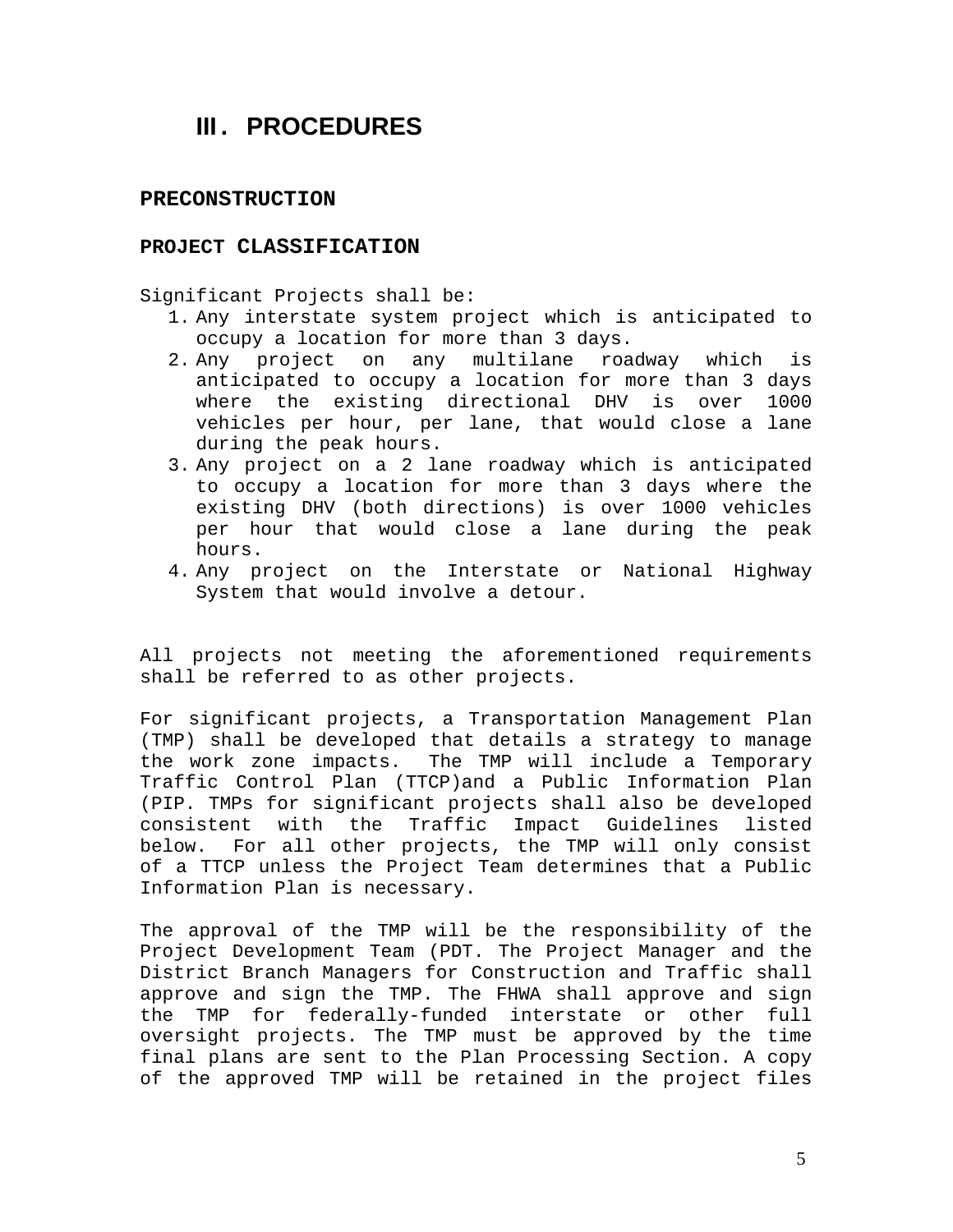<span id="page-6-0"></span>by the District, with a copy transmitted to the Location Engineer in Central Office Design.

For other projects, not identified as significant, such as routine surfacing, bridge deck overlays, pavement marker installations, etc., for which the proposal is the only bidding document developed for the specific project, a TTCP shall be developed and approved by the Division in charge of managing the project.

#### **TEMPORARY TRAFFIC CONTROL PLAN (TTCP)**

The Temporary Traffic Control Plan may range in scope from being very detailed, designed solely for a specific project, to referencing any number of specified documents. The degree of detail in a TTCP will depend on the project complexity and the relationship of traffic with the construction activities. When necessary, the TTCP shall include the specific phasing required for the particular project. Drawings and notes shall be developed and placed on traffic control sheets within the plans.

To assure consideration is given to traffic control from the inception of design activities, the proposed concept for traffic control shall be discussed at the preliminary line and grade inspection with appropriate notation included in the inspection report. The designer responsible for plan preparation shall expand on the concept recommended at the preliminary line and grade inspection, with the compilation of a detailed suggested sequence of construction. This is to be reviewed at the time of the final joint inspection.

The scope of the TTCP shall be determined at the time of the final joint inspection once the sequence of construction is considered firm. The TTCP will be developed using the Standard Specifications and Standard Drawings as a basis. Only those requirements not provided in the Standard Specifications required for maintaining and controlling traffic are to be written into the TTCP. The TTCP will clearly indicate all required phasing, methods of traffic control, and any time or construction limitations that will be placed on the contractor. Attention shall be given to developing strategies that will limit impact to the traveling public. As much as possible, the existing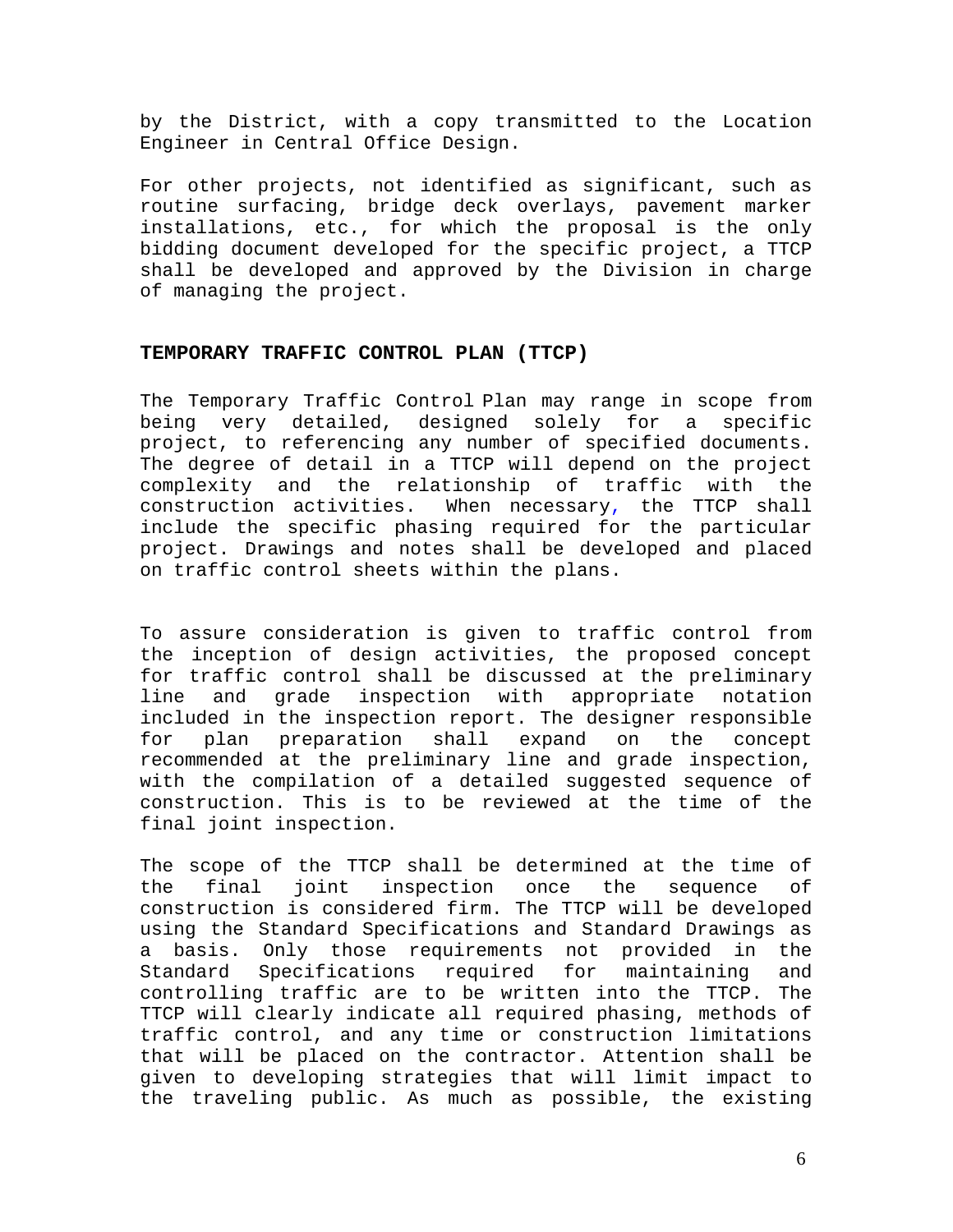number of lanes shall be maintained throughout a construction project, particularly on the interstates and other major routes. Where it is determined that lane restrictions are necessary, assuring limited closures must be a primary consideration**.** Considerations for these decisions will include restricting work during peak periods of traffic flow on the route and demanding the use of nighttime construction. The TTCP shall also take into account other adjacent roadway sections that may be under construction and avoid conflict between competing phases of adjacent projects.

In developing a TTCP the following traffic impact guidelines shall be utilized:

#### **Interstate Projects:**

- a. Expected queue length due to lane closures shall be analyzed and should not exceed 3 miles more than what would normally be expected without the construction project.
- b. Total closures of an interstate segment should not be considered unless there is an interstate detour available that can safely accommodate the expected increased traffic.
- c. User costs shall be analyzed and the use of incentives/disincentives to encourage timely completion of the total project or critical phases should be considered.

#### **Non-Interstate Projects:**

- d. Expected queue length due to lane closures shall be analyzed and should not exceed 3 miles more than what would normally be expected without the construction project.
- e. Total closures of a segment should not be considered unless there is a detour available that can handle the expected increased traffic. Alternate travel routing should not exceed 10 miles.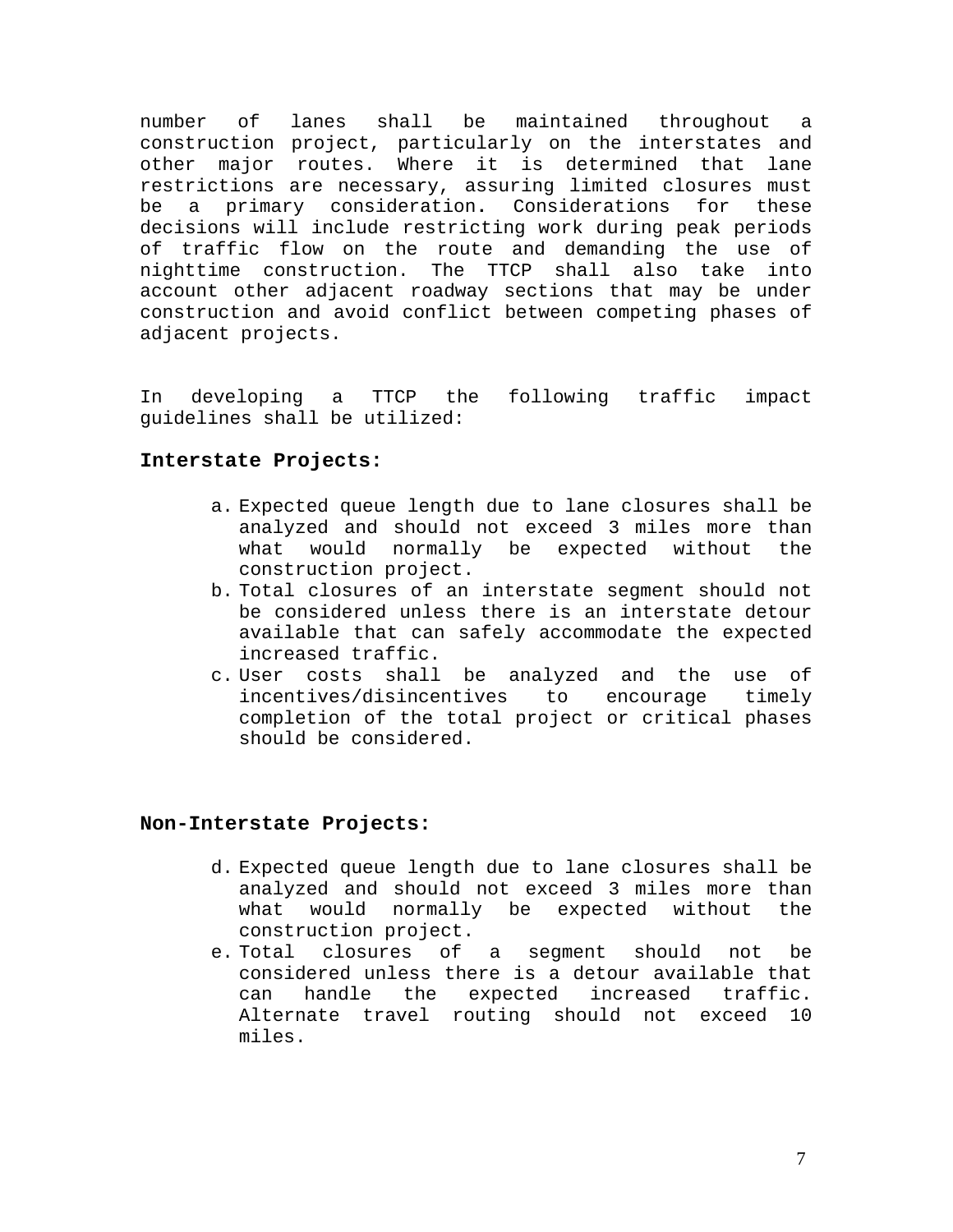<span id="page-8-0"></span>In developing and implementing the TTCP, it is required that pre-existing roadside safety hardware be maintained at an equivalent or better level than existed prior to project implementation.

#### **PUBLIC INFORMATION PLAN**

On significant projects, the project team shall formulate a Public Information Plan that shall identify communication strategies that will be used to inform the affected road users, the general public, area residences, businesses, and appropriate public entities about the work zone traffic control measures of the project. The District's public information officer shall be included on the project teams for significant projects. Public Information should be provided through methods best suited for the project, and may include information on the project characteristics, expected impacts, closure details, and commuter alternatives. Some of the methods to be considered include public meetings, media stories or ads, web sites, highway advisory radio, changeable message signs, 511 messages, printed material at selected sites, rest area kiosks, etc. The Public Information Plan shall be implemented by Cabinet personnel, by hiring a public relations consultant, or by making it a part of the construction contract.

#### **TRAINING**

The Cabinet's training program will require appropriate training for personnel involved in the development, design, implementation, operation, inspection, and enforcement of work zone related transportation management and traffic control. This includes transportation planners, design engineers, traffic and safety engineers, construction project staff, and maintenance staff. In addition, because the KYTC contracts a significant portion of work to consultants, the Cabinet will require that appropriate consultant and contractor staff undergo the work zone traffic management training in order to obtain prequalification status. The Cabinet will require certification for certain personnel, such as flaggers and traffic control supervisors.

For engineering consultant contracts, the Cabinet will identify needs and requirements through the proposal or consultant procurement process. For construction contracts,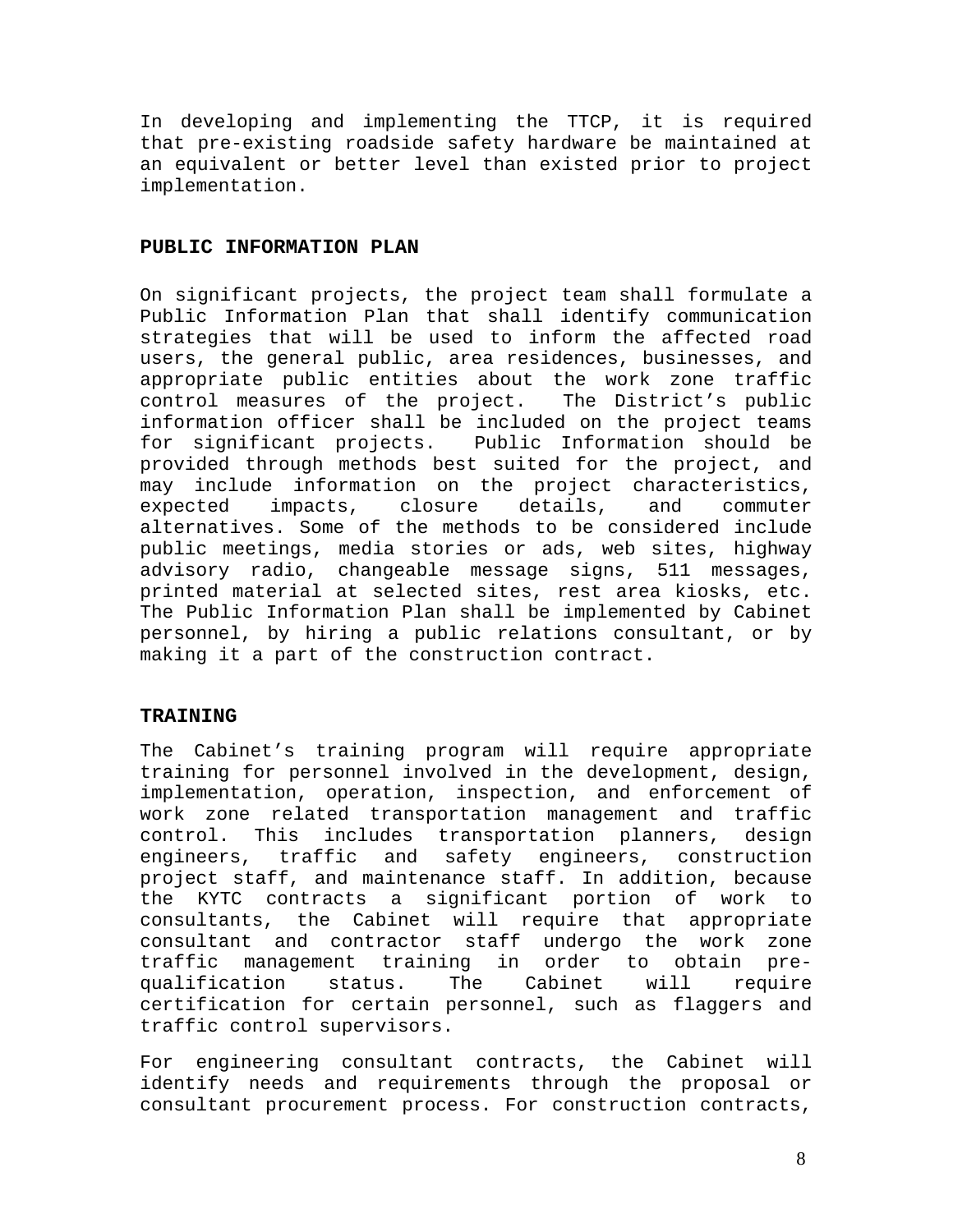<span id="page-9-0"></span>the Cabinet shall impose requirements through contract provisions.

All designers, whether state employees or consultants, who are involved in the development or design of a project TTCP shall have completed an approved training course in work zone traffic control within the last 5 years. The Statewide Work Zone Review Committee will be the approval authority for these courses.

#### **PROJECT IMPLEMENTATION**

#### **CONSTRUCTION**

Each administrative District shall identify an individual as the District Work Zone Safety Coordinator. This individual will be responsible for coordinating the monitoring and reporting of all activities related to the safety and mobility of traffic through work zones in the district.

As outlined in the Construction Guidance Manual, the Project Engineer, and other interested parties, shall review, discuss, and plan for traffic control at the preconstruction conference. Inspections required by the guidance manual shall be documented daily on the daily work report.

After a project is placed under contract, the contractor may be permitted to develop his own TTCP to be used in lieu of the TTCP provided in the construction plans. The contractor's plans will be approved for use only if the Cabinet and FHWA, if applicable, find that his plan is as good as, or better, than the plan provided in the construction plans. The contractor may also be permitted to offer a revision, for approval, to any portion of the existing TTCP. To receive approval for major changes to the TTCP, the contractor must submit his detailed alternate plan or revision to the Project Engineer. Depending on the complexity of the requested revision, the major change may be processed as a construction revision, change order, or other document satisfying the condition of written approval. Any major change or alternate TTCP must submit to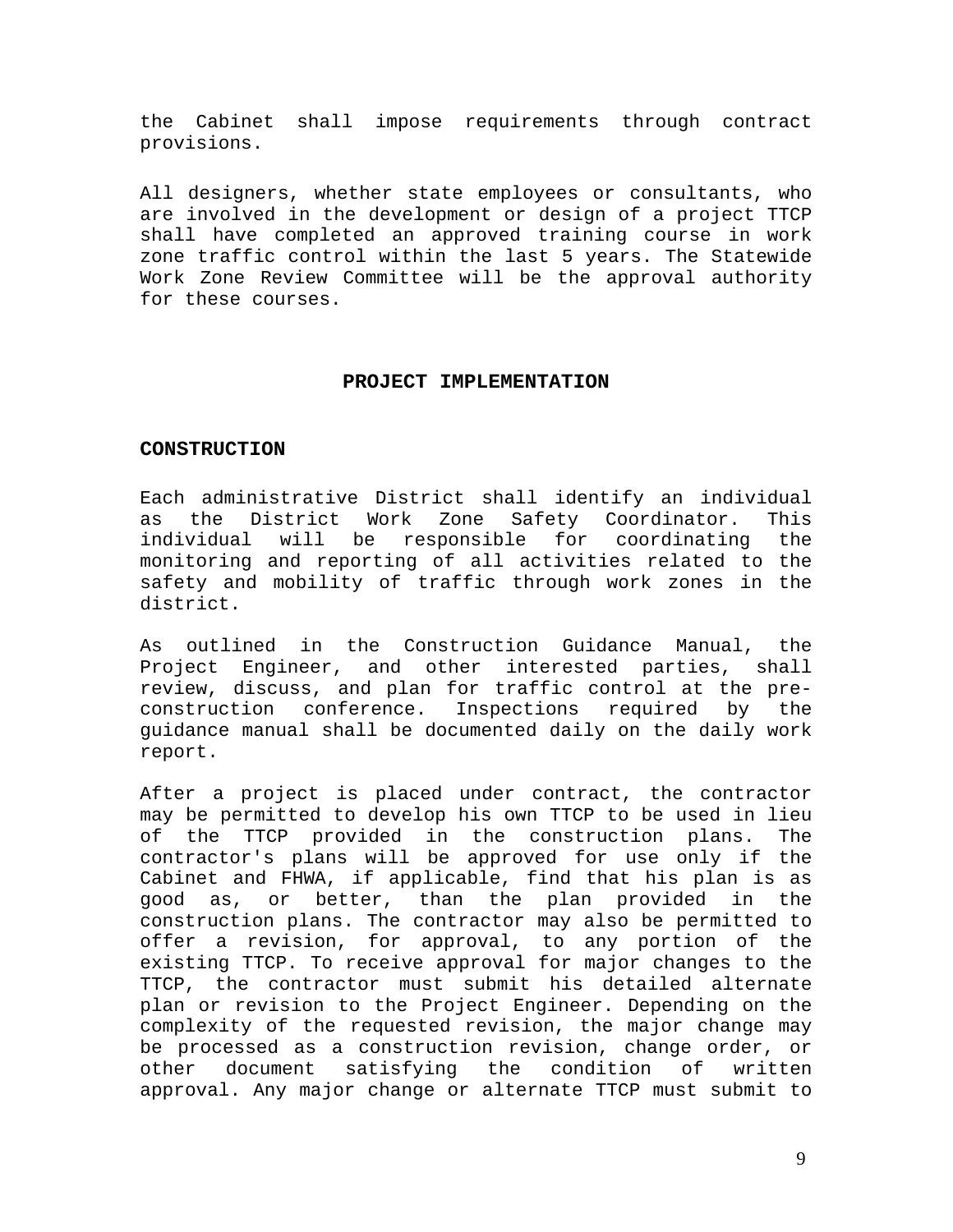<span id="page-10-0"></span>the same level of traffic impact analysis as was required for the initial TMP. The contractor will not be permitted to implement any part of his alternate plan or revision until he has received written approval from the Cabinet. All major revisions to a project's TTCP shall be reviewed by the initial signers to the subject Plan before any revision is implemented. Minor changes may be approved and appropriately documented by the Project Engineer for immediate implementation as he or she deems necessary.

The initiation of any change order that affects the flow of traffic through the project shall require a review and possible modification of the current TTCP.

For each project, the Cabinet and the contractor must each designate a Project Traffic Coordinator who has the primary responsibility and sufficient authority for implementing the TMP and other safety and mobility aspects of the project. Both positions shall be established at the Preconstruction Meeting. Both the Cabinet's and the contractor's designated Project Traffic Coordinator shall be certified as a Work Zone Supervisor. Work Zone Supervisor Certification and Flagger Certification programs will be made a part of the standard specifications.

#### **CRASH/SAFETY MONITORING**

#### **CONSTRUCTION PROJECTS**

The Project Engineer shall be responsible for monitoring the crash history for work zones on construction projects. The Project Engineer may delegate this authority as necessary. The Project Engineer shall review the existing traffic control if he/she becomes aware of a crash within a work zone on any project. This includes any collisions which may occur upstream of the work zone that are likely caused by features of the downstream work zone. When requested by the Project Engineer, the District Branch Manager for Traffic shall assist in this review. A written report of this analysis and any recommendations shall be sent to the District Branch Manager for Construction and the District's Work Zone Safety Coordinator.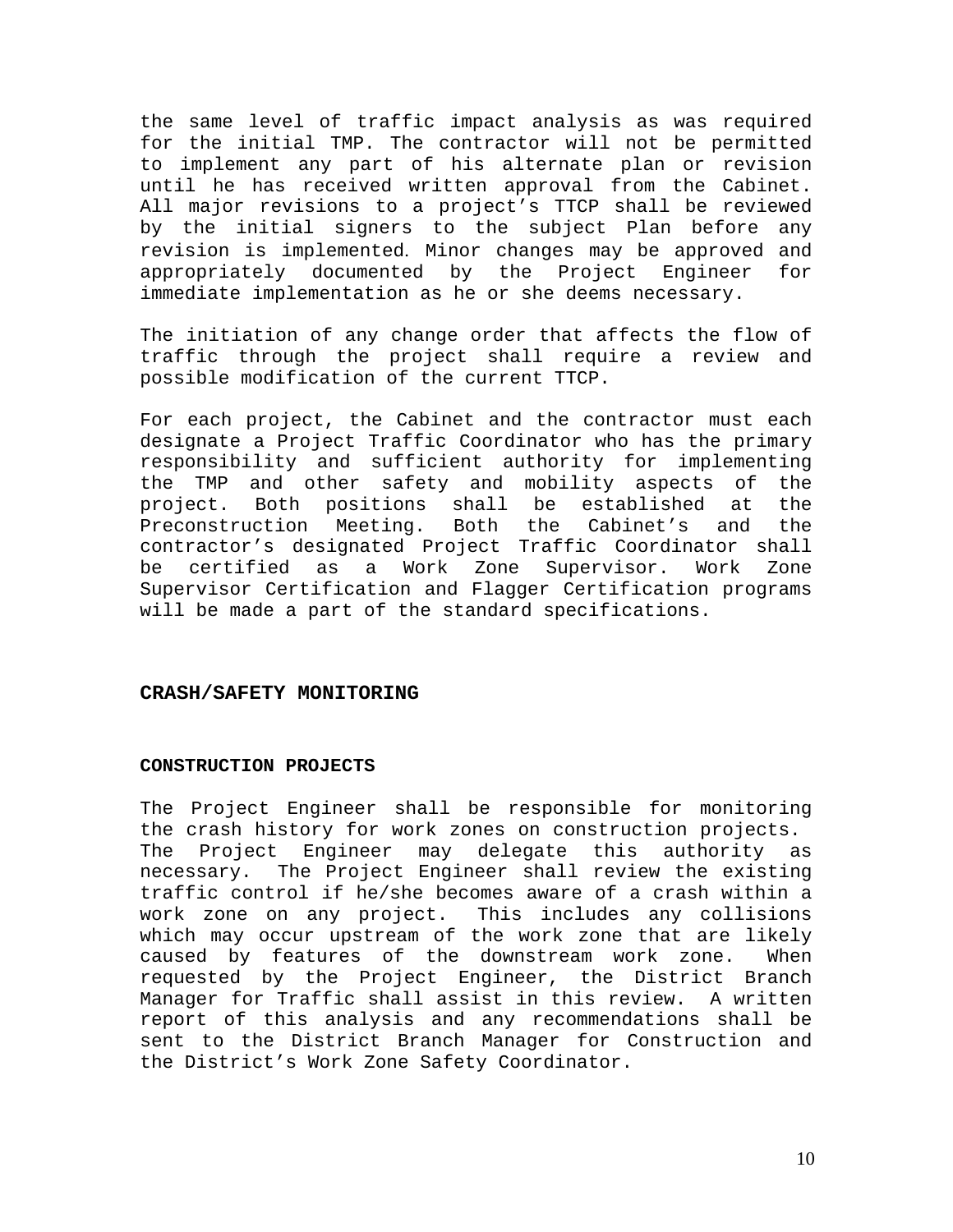On all construction projects, the District's Work Zone Safety Coordinator (DWZSC) shall maintain a list of all reported crashes. The DWZSC shall locate and retain copies of crash reports for all work zone collisions and shall provide copies of the reports to the Project Engineer when necessary.

On significant projects, the Work Zone Safety Coordinator shall search for crash records of unreported collisions. These records can normally be found by routinely reviewing crash data for roadways under construction. These collisions shall be included on the overall list of project collisions, and crash records shall be retained.

#### **MAINTENANCE PROJECTS**

Maintenance Engineers shall be responsible for monitoring the crash history for work zones on maintenance projects conducted by state forces. The Maintenance Engineer may delegate this authority as necessary. The Maintenance Engineer shall review the existing traffic control if he/she becomes aware of a traffic crash within a work zone on any project. This includes any collisions which may occur upstream of the work zone that are likely caused by features (such as vehicle queuing) of the downstream work zone. A written report of this analysis and any recommendations shall be sent to the District Branch Manager for Operations and the DWZSC.

On all maintenance projects, the DWZSC shall maintain a list of all reported crashes. The Work Zone Safety Coordinator shall locate/retain copies of crash reports for all work zone collisions and shall provide copies of the reports to the Maintenance Engineer when necessary.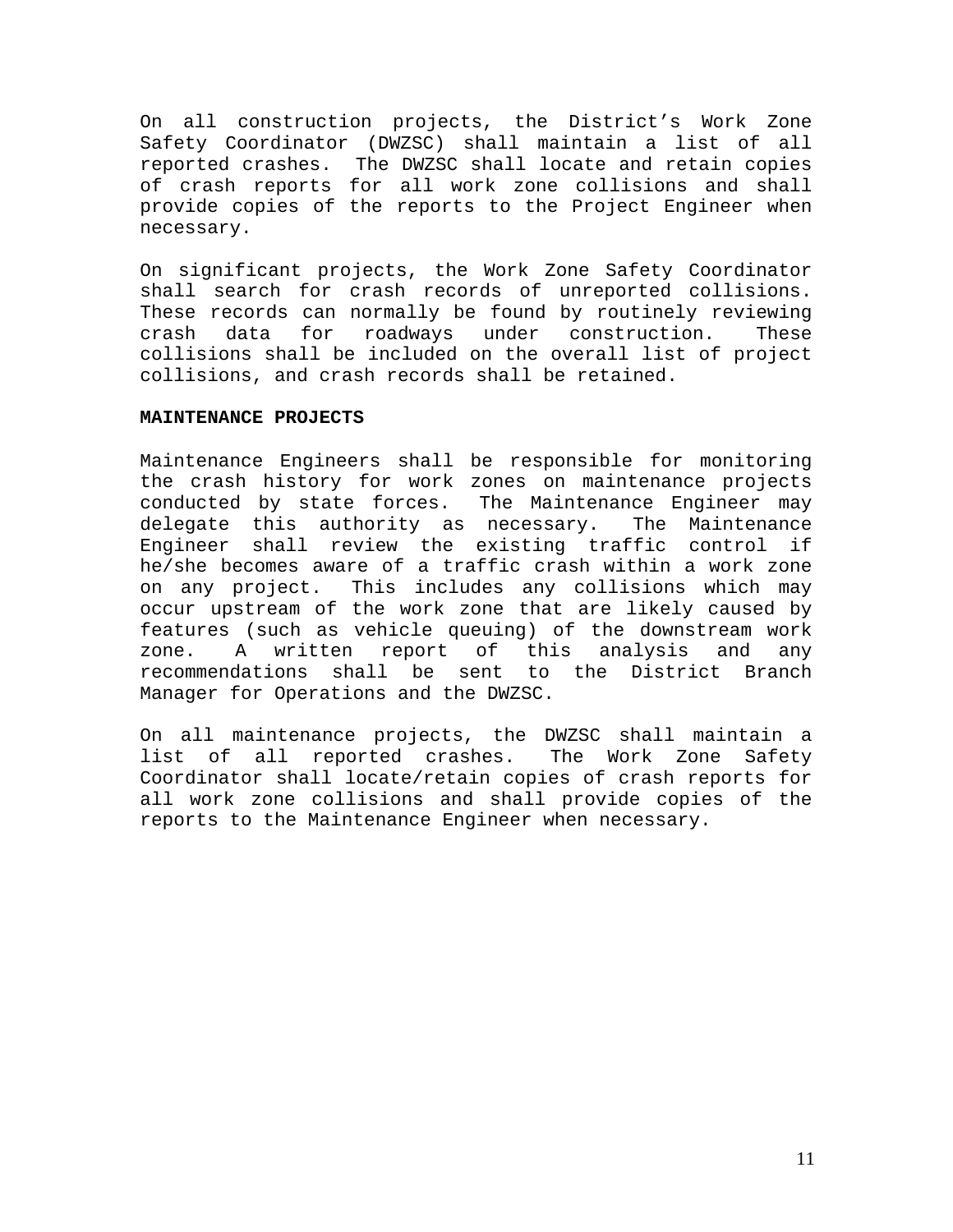## <span id="page-12-0"></span>**IV. PERFORMANCE ASSESSMENT**

#### **STATEWIDE WORK ZONE TRAFFIC REVIEW COMMITTEE**

The Cabinet shall perform an annual process review to assess the effectiveness of the work zone safety and mobility procedures. The State Highway Engineer shall appoint a Statewide Work Zone Traffic Review Committee consisting of representatives of the Divisions of Construction, Traffic Operations, Maintenance, and Highway Design. The representative of the Division of Construction shall serve as the chairman of the review team and be responsible for organizing the team, scheduling the reviews, and reporting the results. This committee shall annually review randomly selected projects throughout the State for the purpose of assessing the effectiveness of the procedures included in this document. The committee will review projects in at least six districts per year, trying to visit at least one significant project and one other type project in each district. Reviews shall include projects that represent a range of characteristics, such as day and night work; type of work being done; duration of the project; local traffic characteristics; and/or transportation management strategies used.

On all scheduled reviews, the following persons should accompany the review team and provide appropriate input:

- FHWA representative
- District Branch Manager for Construction
- Project Manager
- District Branch Manager for Traffic
- Branch Manager for Preconstruction
- Cabinet's Traffic Control Coordinator
- Contractor's Traffic Control Coordinator
- District Work Zone Safety Coordinator

On each project the committee shall also review the design process. This review may include, but not be limited to, such items as: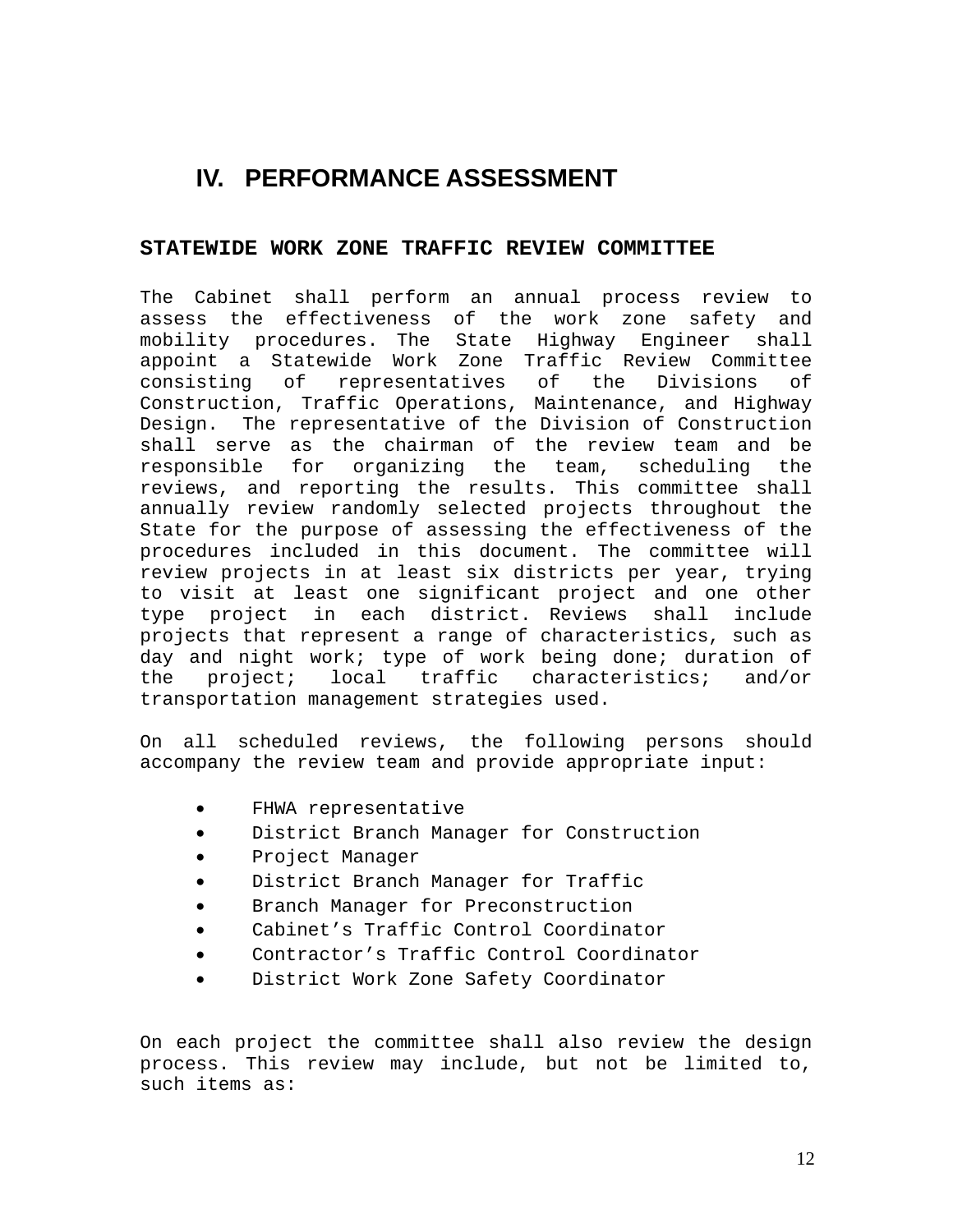- Was the project properly classified as a significant or other project?
- Was the TMP plan approved by the required parties? Was it approved at the proper time?
- On significant projects, were queue length analysis and user costs considered in preparing the TMP?
- On significant projects, what Public Information items were included in the TMP and how were they implemented?
- If detours were involved, how were they analyzed to assure that the traffic could be accommodated?

At the end of each year, this committee shall also review the Project Engineers' Summary Reports for the significant projects statewide and be responsible for recommending revisions to this document when determined appropriate. Other procedural items, including any required training for work zones, should also be addressed by this committee.

The Cabinet will also complete an annual work zone performance assessment that will review incidents in the work zones.

By March 31 of each year, the District Work Zone Safety Coordinator shall submit a written report to the Central Office Division of Construction regarding the safety performance of work zones on construction/maintenance projects that have been completed within the previous year. As a minimum, the report should include a collision summary and copies of the associated crash reports. The collision summary shall include (as a minimum): master file (crash report) number, county, roadway number, milepoint, collision date, collision time, # units involved, number of fatalities, number of injuries, road condition, and type of collision (such as sideswipe, run-off-road, fixed object, etc.).

The Division of Construction, in conjunction with the Statewide Work Zone Review Committee, will use these annual reports to evaluate the effectiveness of work zone traffic control. Based on this review, the division shall prepare a report recommending modifications to statewide traffic control and traffic management strategies. This report will be forwarded to the State Highway Engineer and Federal Highway Administration by May 31 of each year.